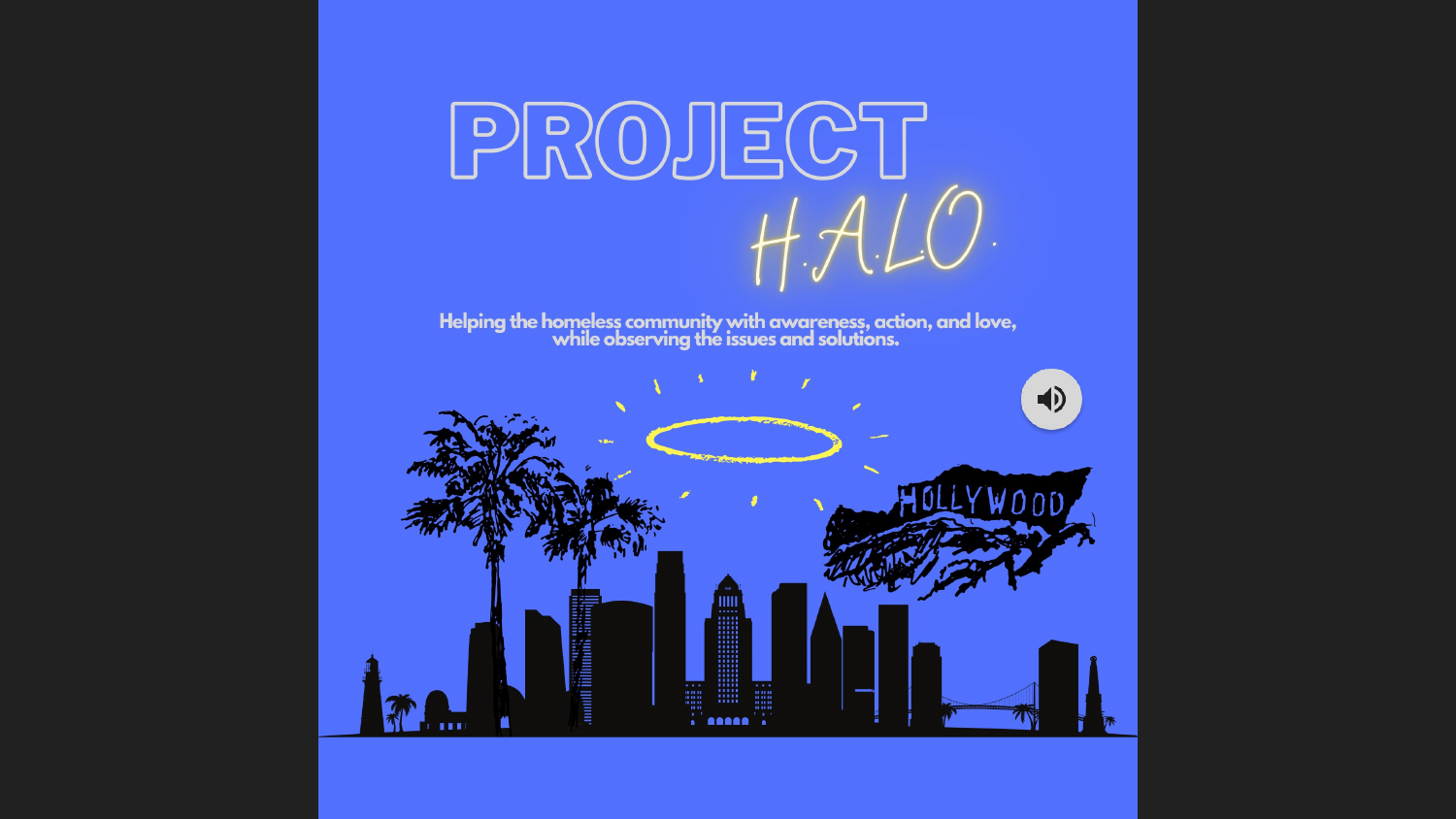## Episode 2 Clips

From the episode with the CEO of the People Concern - John Maceri and the HMST (Homeless Multi-Disciplinary Street Team)

Ernesto on importance of self care



Ernesto on difficulties of preventative medicine on the streets



Outro of Episode 2





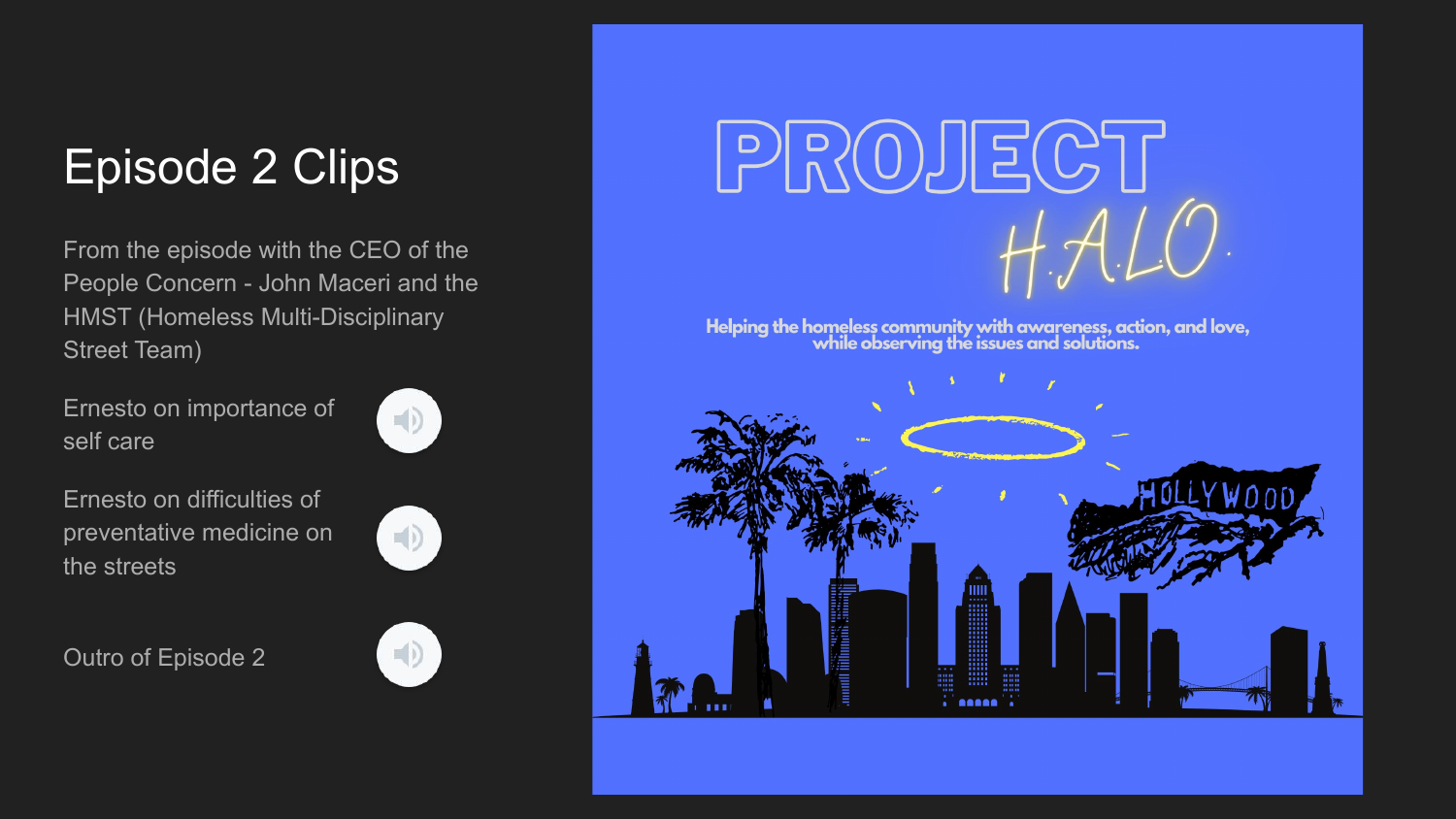#### **Intro**

I chose this project to show that homelessness is not as simple as some may think it is. There isn't just a one size fits all solution and the people that are experiencing homelessness are humans and deserve to have their dignity.

I decided to go with a podcast or audio as my vessel because I think hearing information from the actual source is vital to people retaining and paying attention to the details. Also the tone of someone's voice can make all the difference and can really show how invested many of these individuals are in the work they do.

# PROJECT

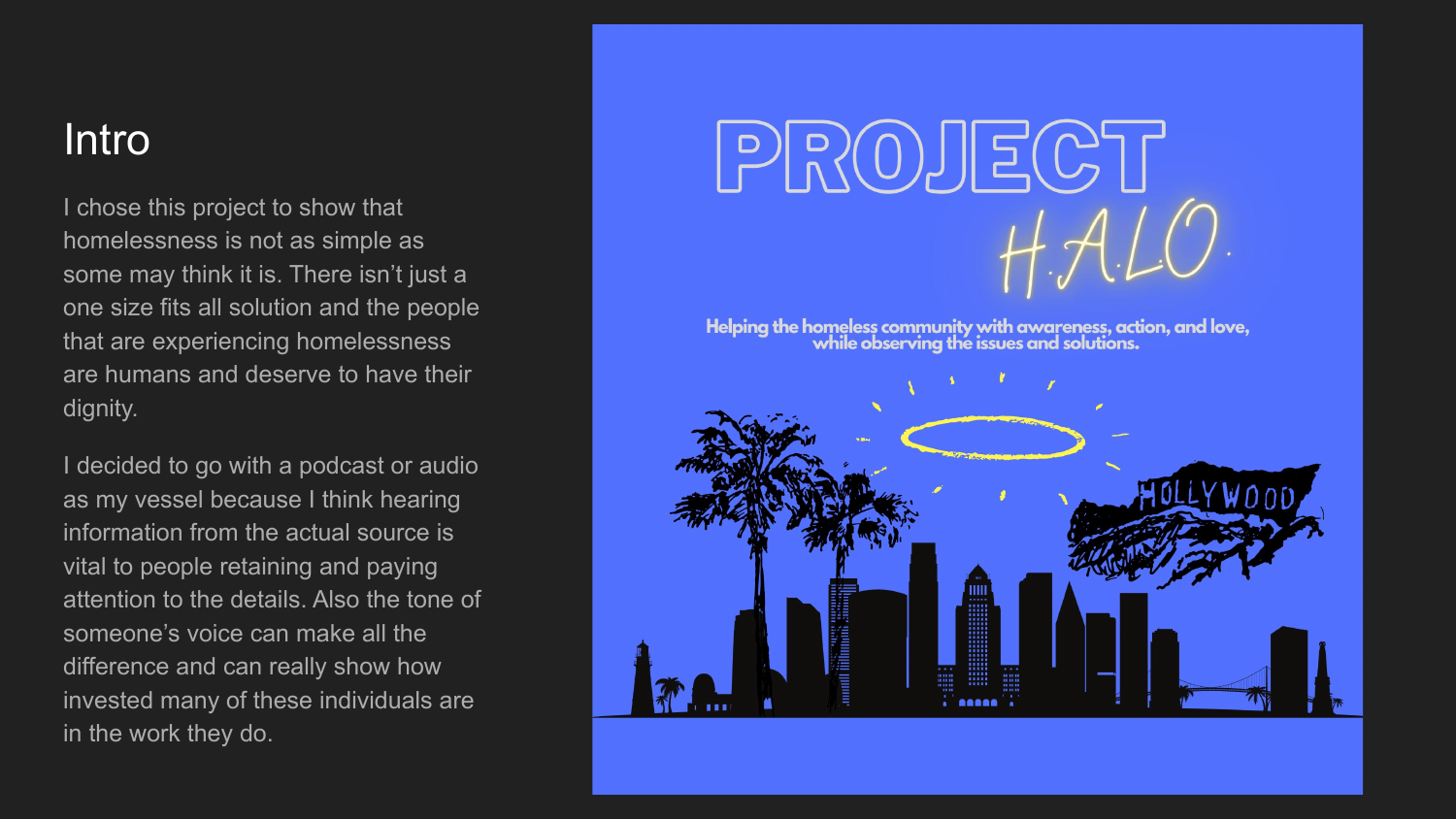## Episode 5 Clips

From the episode with the Midnight Mission's Volunteer Manager Andrew **Linares** 

Andrew reconnecting with with his family after getting sober



Andrew on how his drug use started





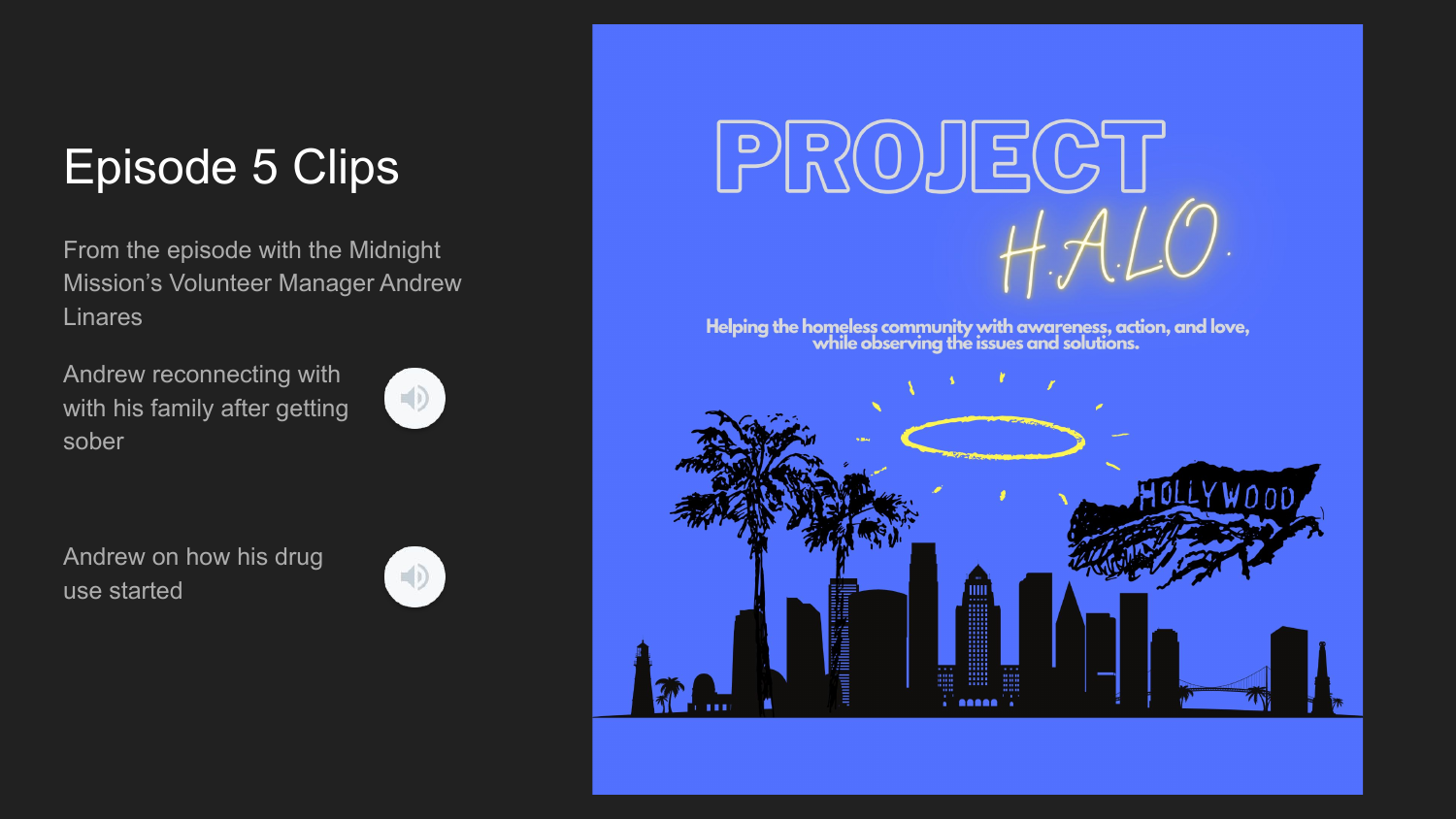#### Recording

I used a variety of recording devices including, Zoom in a studio, a portable Tascam recorder, and even my iPhone.

A challenge I faced while recording was having the Tascam take too long to stop and restart to record, so I had to think on my feet and whip out my phone to record the rest of the ongoing conversation. I was able to fix what I missed with edits and VOs I inserted.

Another challenge was asking the tough questions with Andrew Linares, but I am glad I did because they were some of the most compelling answers I received throughout my whole process. He even openly admits he wouldn't have been able to do an interview like this before but has grown a lot through his 12 step process.



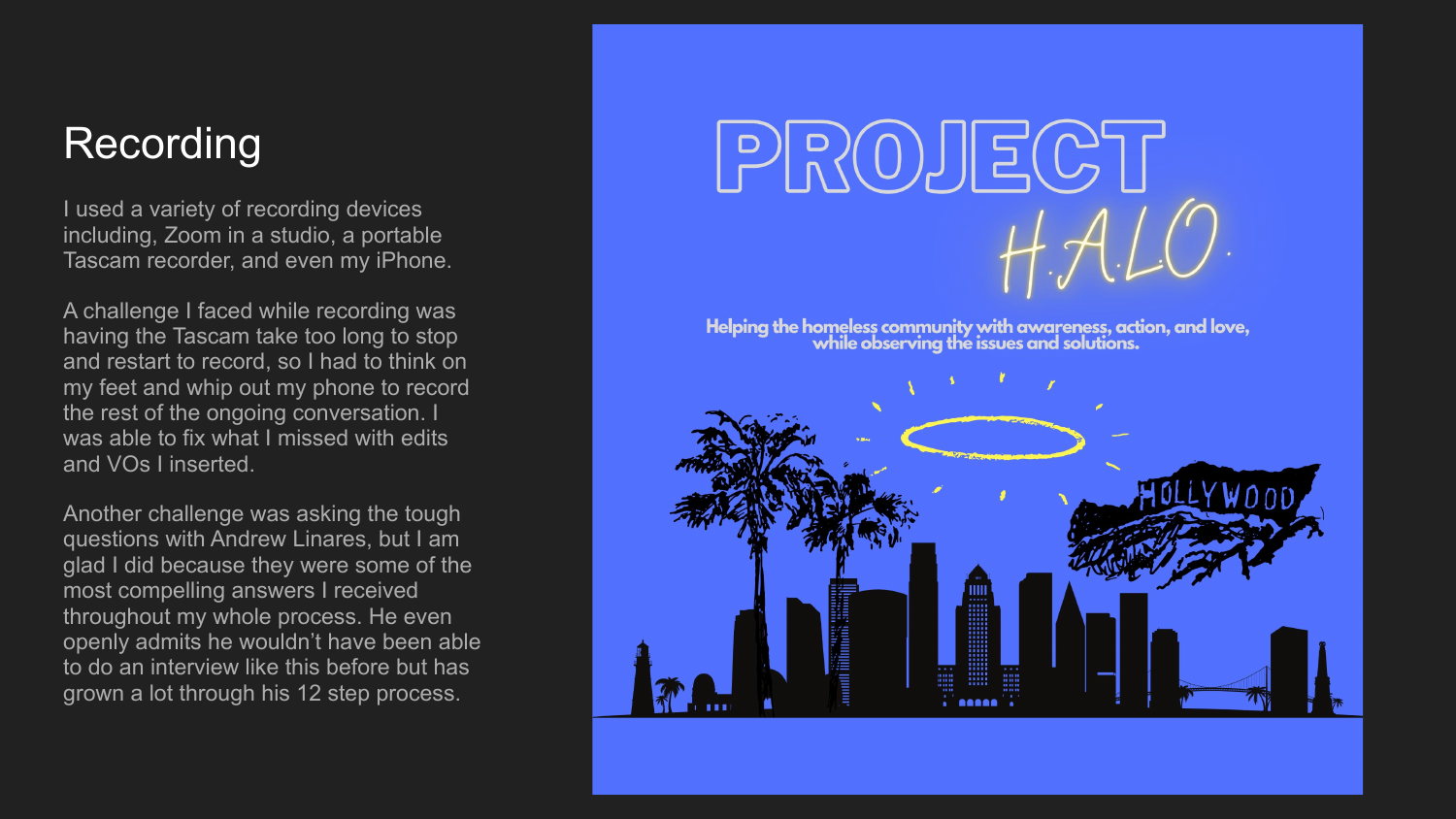## Episode 4 Clips

From the episode with Lily Sofiani, the Assistant Deputy of Homelessness Policy in LA County, under Supervisor Holly Mitchell

Lily differentiates between city and county housing responsibilities



Lily explains 3 policies or processes that have been successful in aiding the homeless community





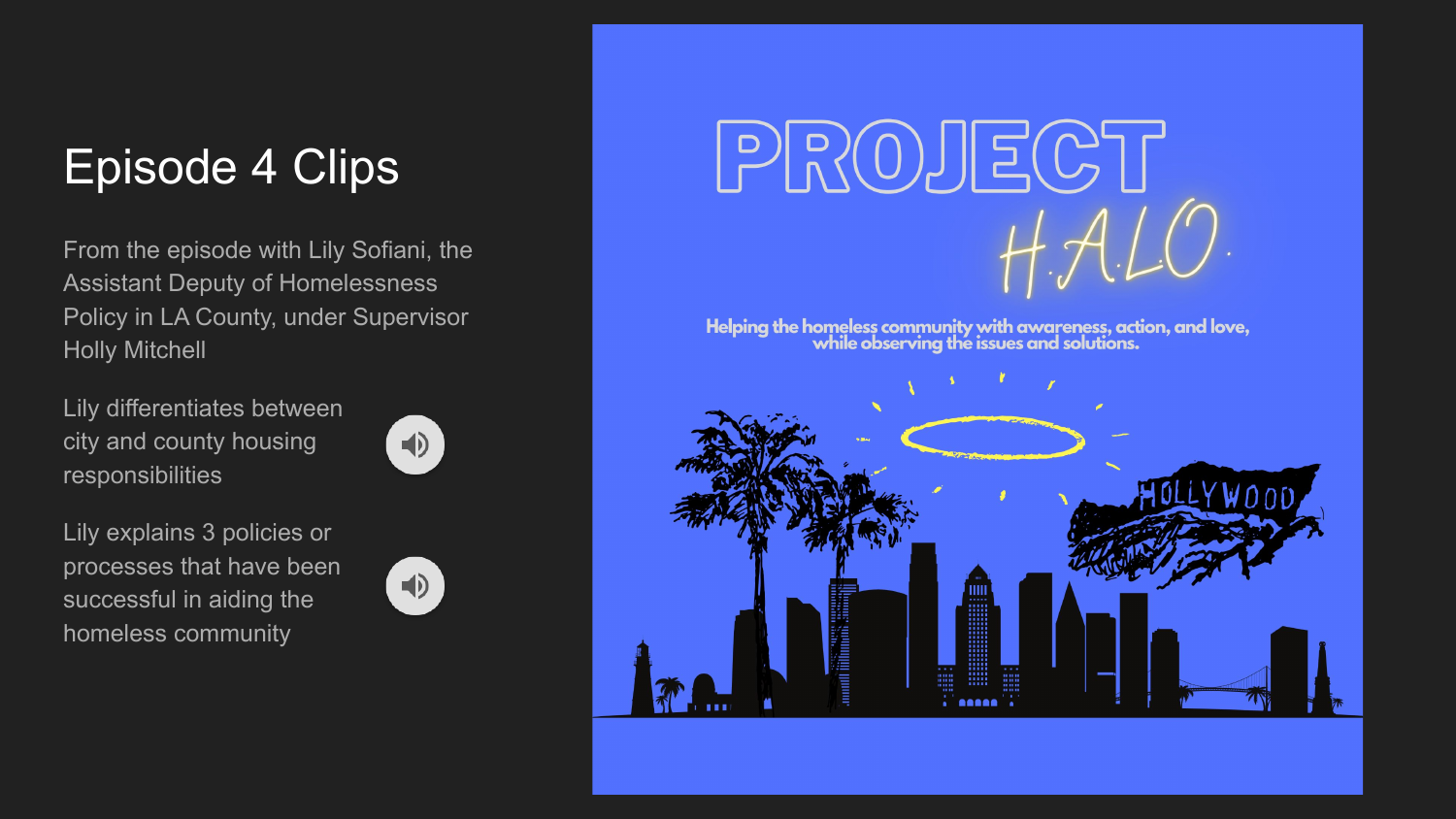#### Finding Interviews

I emailed over 50 organizations and professionals. It was difficult to get responses, which made me realize how important it is to build a network of people who know other types of people. I luckily was able to use my radio network to get into contact with great interviews like Lily Sofiani and Andrew Linares.

I also found that I had a difficulty getting ahold of LAHSA (LA Homeless Services Authority). In my interviews I found that they aren't very communicative with the people or organizations that they have to work with either, which was interesting.



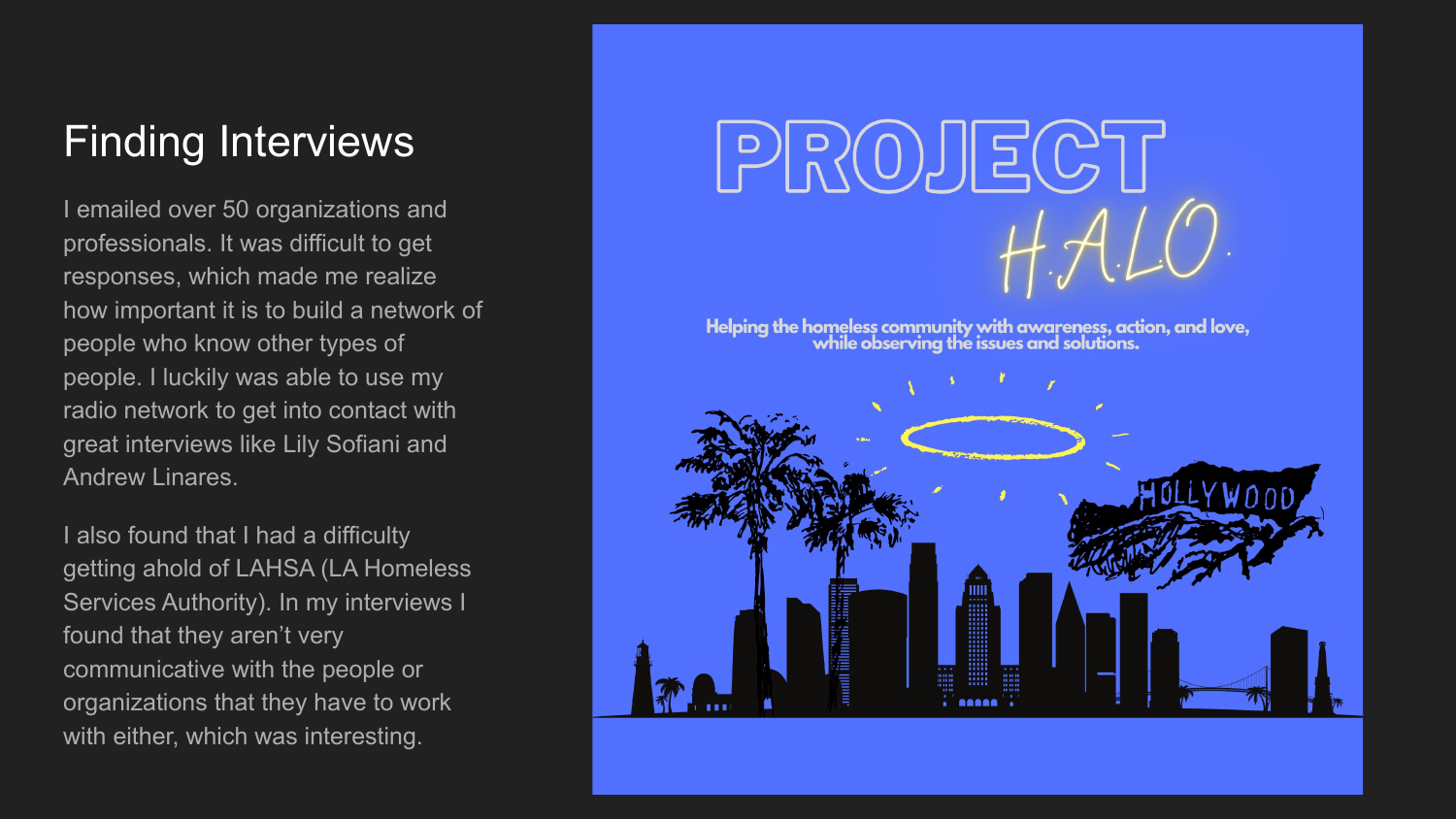#### **Conclusion** Where to go from here:

I will be publishing these 5 episodes on streaming services and plan to continue the podcast.

My ideas of future interviews or topics so far include:

- Santa Monica Motels Pavilion & American
- Mental Health Professionals
- LAPD Officer (near Skid Row)
- ER Nurse (near Skid Row)
- People Experiencing Homelessness